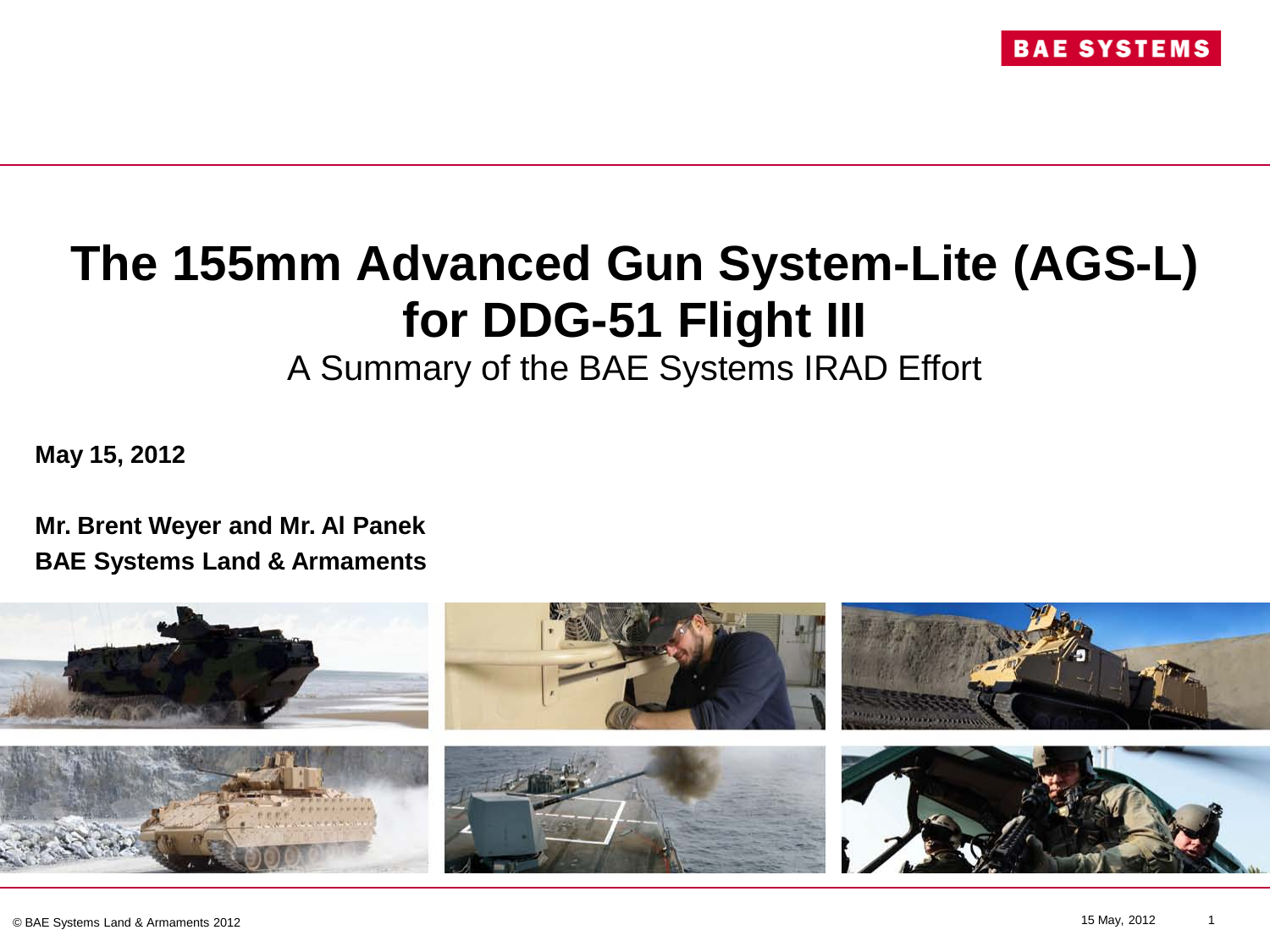## **AGS and AGS-Light Gun Mount Comparison**



AGS-Light fires155mm LRLAP to max range, reuses production AGS assemblies and electric power drives, is half the weight of AGS, and is similar in size to a 5" Mk 45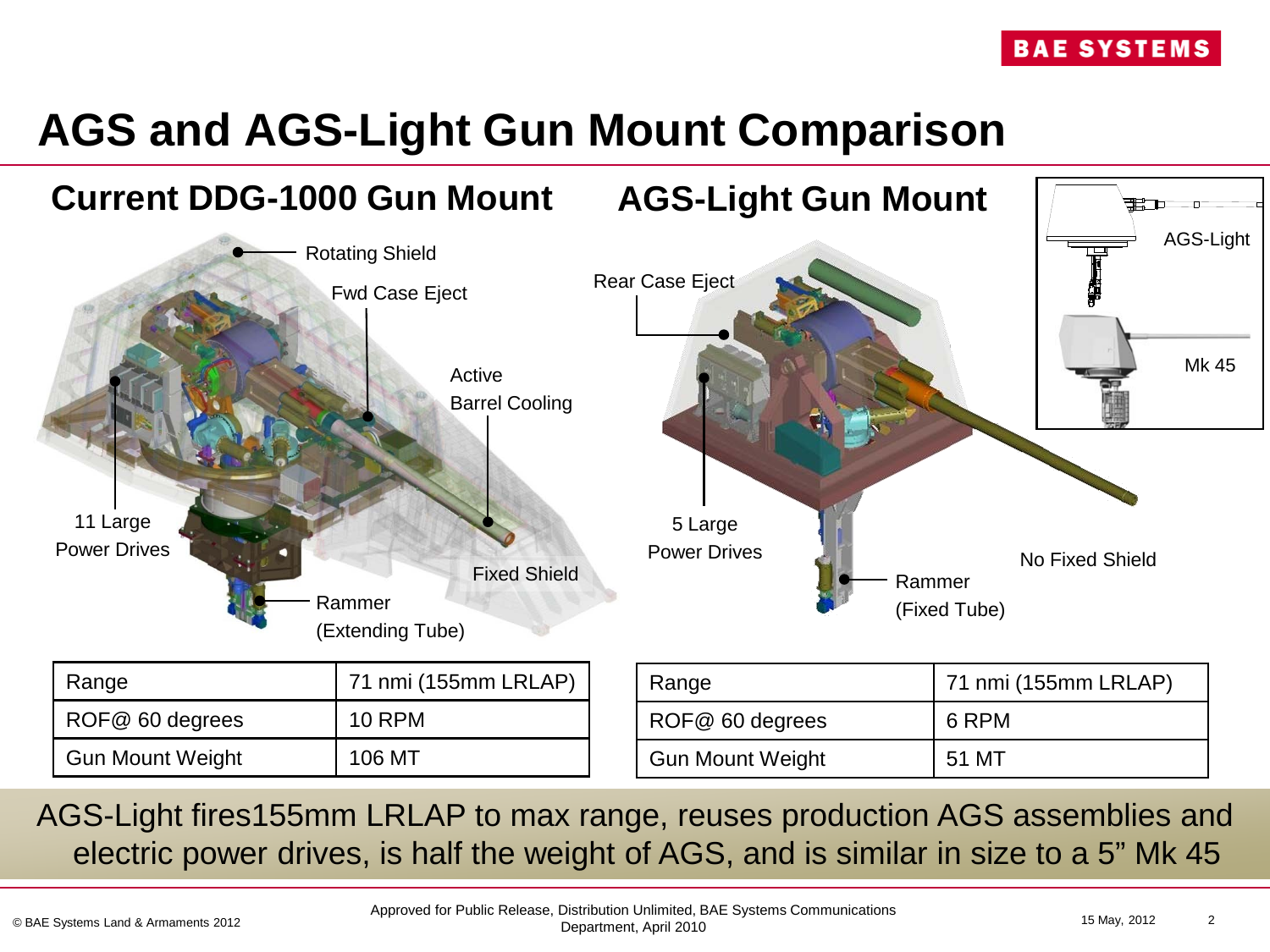### **DDG-51 Forward Mount Magazine Options**

- **Examined different magazine arrangements:** 
	- Manual assist loader with individual ammo containers
	- Automated loader with individual ammo containers
	- DDG-1000 derivative using palletized ammo



|              | <b>Option</b>                                                                                      | # Rounds and<br><b>ROF</b>                                                       | <b>Manning</b><br>during firing |
|--------------|----------------------------------------------------------------------------------------------------|----------------------------------------------------------------------------------|---------------------------------|
|              | <b>AGS-Light Gun Mount</b>                                                                         | 6 RPM                                                                            | 0                               |
|              | <b>Manual Assist magazine</b><br>with ready service<br>loader (similar to Mk 45<br>Mod 4 with ERM) | 180 total,<br>fires 12 ready rounds<br>at 6 RPM, then rest<br>of rounds at 5 RPM | 0 for 12 rnds<br>7 for the rest |
| $\mathbf{F}$ | <b>Automated Loader in</b><br>magazine                                                             | 180 @ 6 RPM                                                                      | $\bf{0}$                        |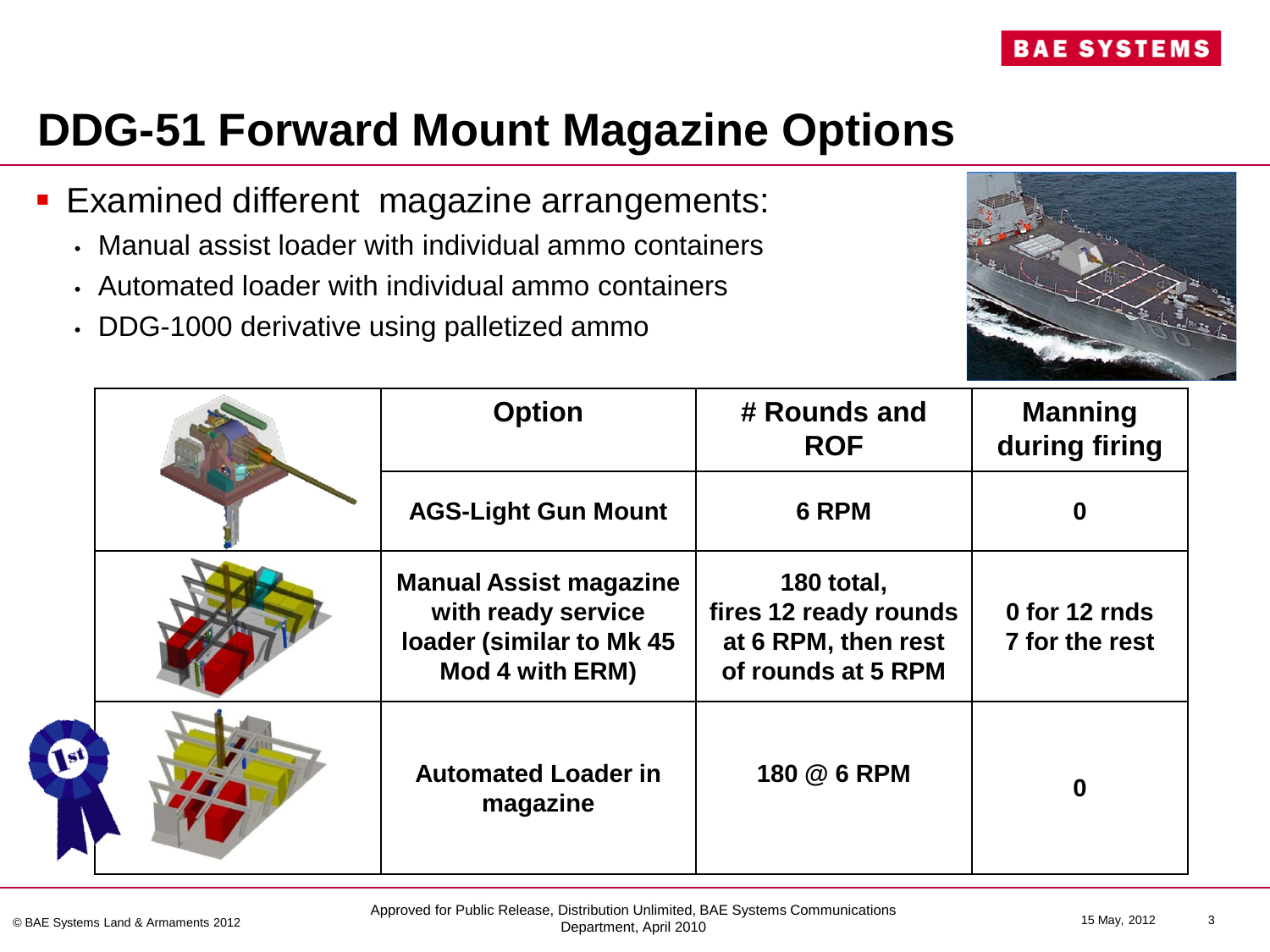#### **BAE SYSTEMS**

### **Probable AGS-Light DDG-51 Installation Arrangement**